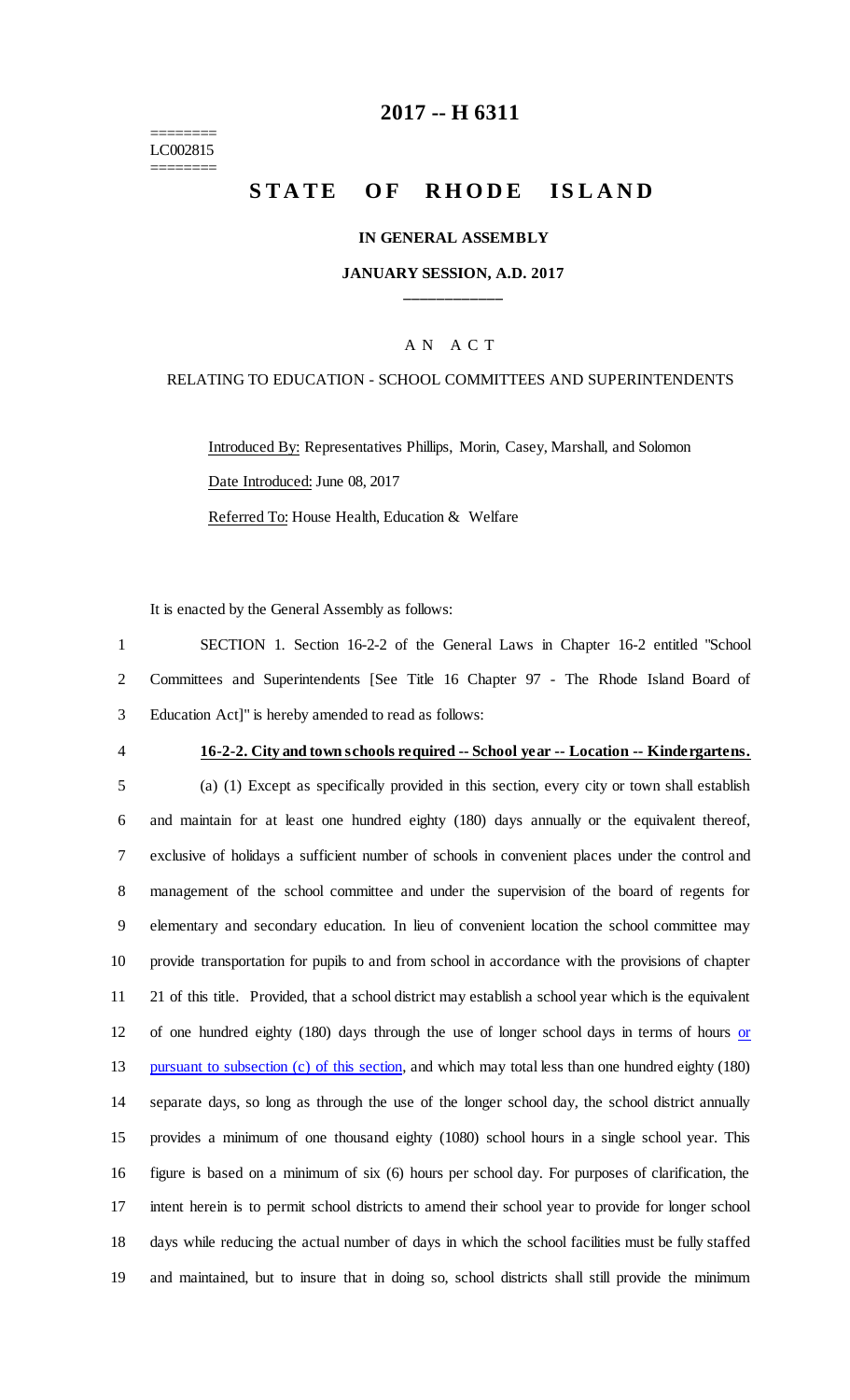amount of instruction time contemplated by this section. Nothing herein shall be deemed to limit a school district from exceeding the minimum amounts of days and hours set forth herein.

 (2) School districts intending to make use of the option provided herein to lengthen school days and shorten the school year shall submit a detailed school day plan and a proposed school calendar to the commissioner of elementary and secondary education for approval. The commissioner shall review the submitted school day plan and the submitted calendar to determine whether the plan and calendar are academically sound and fiscally efficient. The commissioner may grant or deny approval of the plan and/or the calendar.

(b) School facilities shall include a sufficient number of kindergartens.

 (c) On or before December 1, 2017, the department of elementary and secondary 11 education shall establish a policy that allows a school district to submit a detailed plan, at any time, to the commissioner of elementary and secondary education that would allow the schools to conduct instruction through virtual education when the schools have been closed due to inclement weather or other emergency. The plan for virtual education would be subject to, and require approval by, the council on elementary and secondary education in order to count as a school day. SECTION 2. This act shall take effect upon passage.

======== LC002815 ========